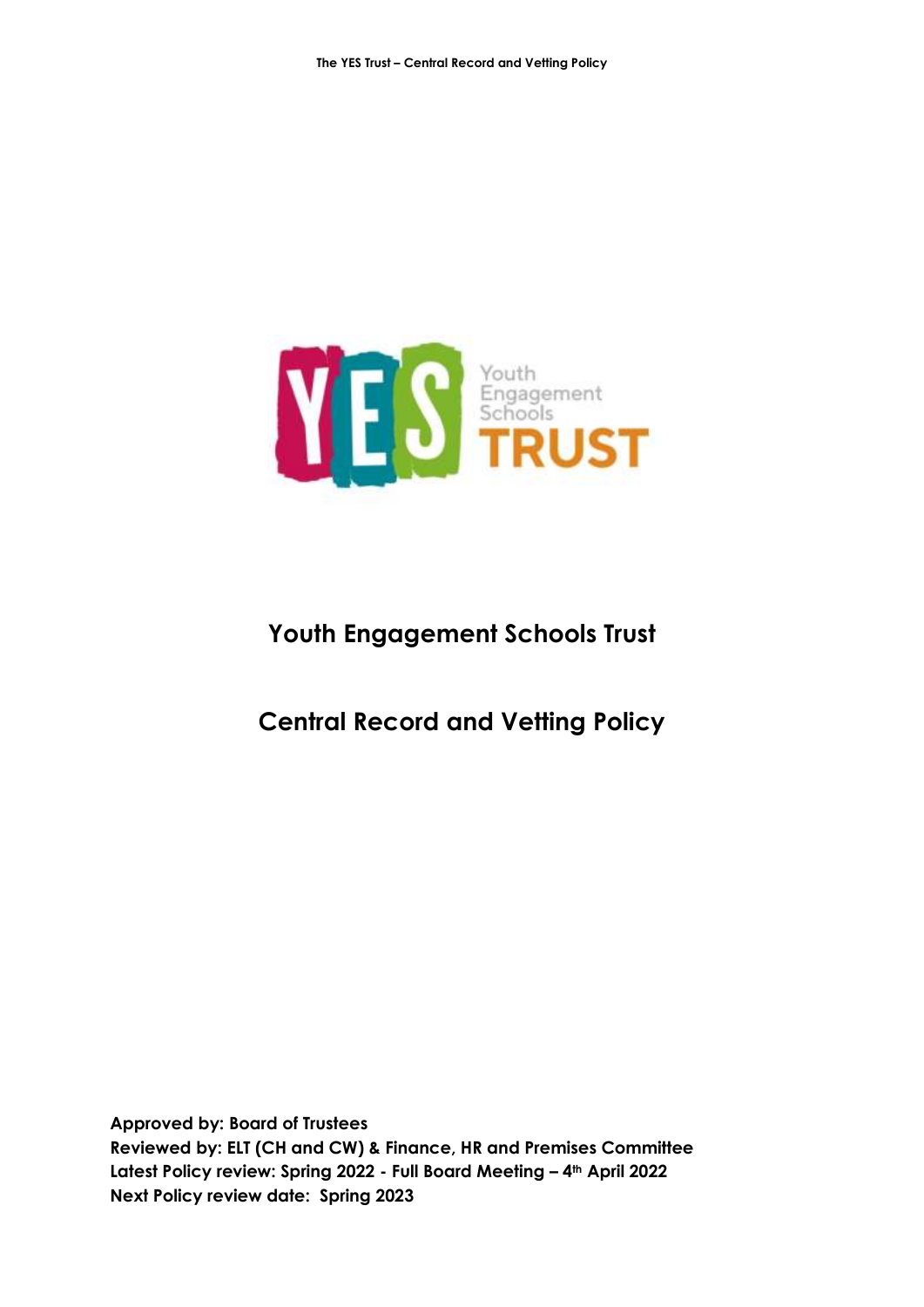### **INTRODUCTION**

The purpose of this policy is to set out the minimum requirements of a recruitment process that aims to:

- attract the best possible applicants to vacancies;
- deter prospective applicants who are unsuitable for work with children or young people;
- identify and reject applicants who are unsuitable for work with children and young people.

### **STATUTORY REQUIREMENTS**

There are some statutory requirements for the appointment of some staff in schools – notably Headteachers and other senior leaders. These requirements change from time-to-time and must be met.

### **IDENTIFICATION OF RECRUITERS**

The Youth Engagement Schools (YES) Trust will always have one recruiter that has successfully received accredited training in safe recruitment procedures. This includes both at shortlisting and interview stages.

#### **INVITING APPLICATIONS**

Advertisements for posts – whether in newspapers, journals or on-line – will include the statement:

"The YES Trust is committed to safeguarding children and young people. All postholders are subject to a satisfactory enhanced DBS disclosure and accompanying documentation."

Prospective applicants will be supplied, as a minimum, with the following:

- job description and person specification;
- the school's child protection policy;
- the school's recruitment policy (this document);
- the selection procedure for the post;
- an application form.

All prospective applicants must complete, in full, an application form.

# **SHORT-LISTING AND REFERENCES**

Short-listing of candidates will be against the person specification for the post.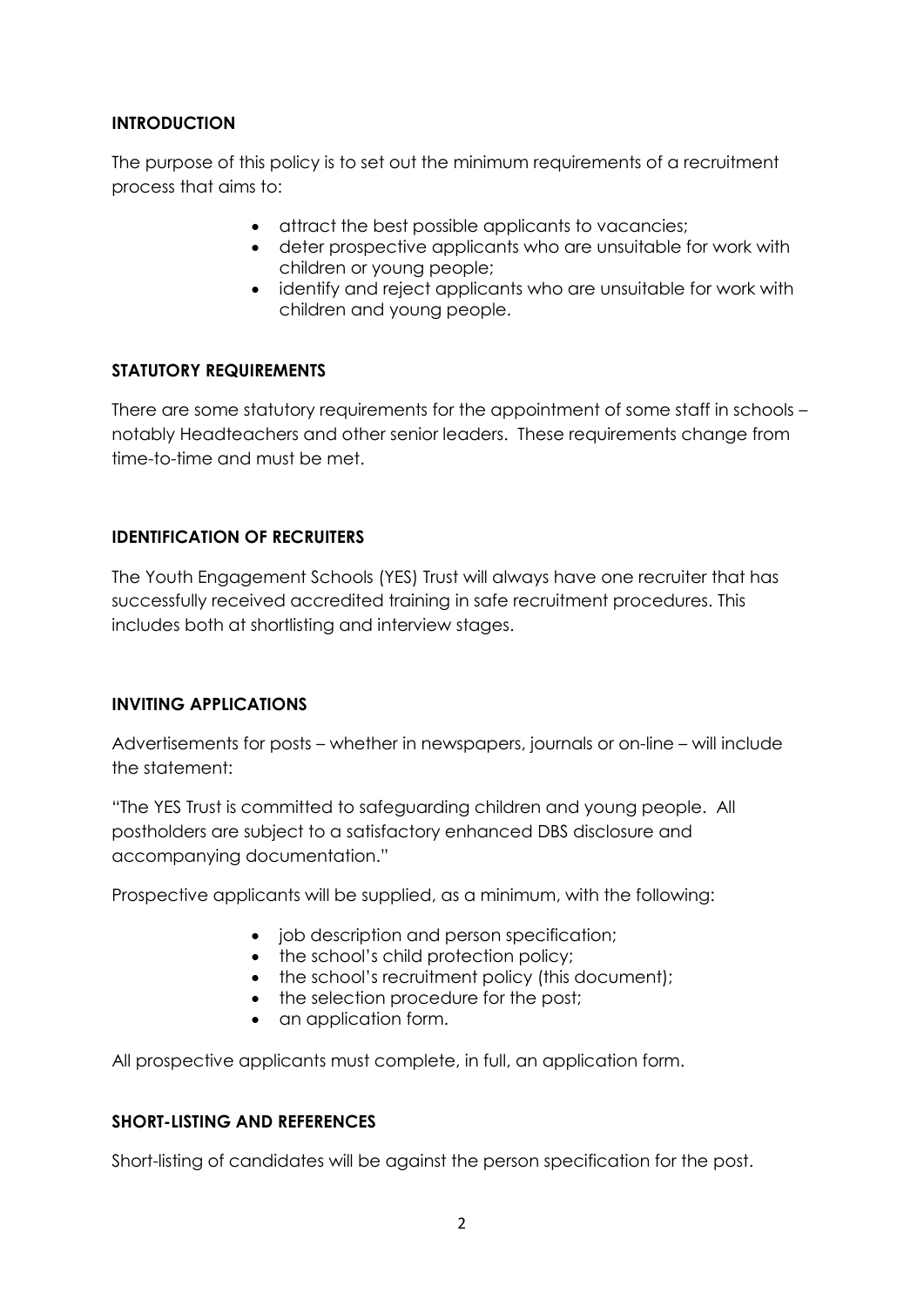Where possible, references will be taken up before the selection stage, so that any discrepancies can be probed during the selection stage. As this is not always feasible, any jobs offer made are always subject to verified, satisfactory references.

References will be sought directly from the referee. References or testimonials provided by the candidate will never be accepted. If a candidate provides a referee who is a spouse or close family member then an alternative referee will be sought. Referees must come from two separate sources. If a candidate provides two references from the same employer (for example Deputy Head and Headteacher of the same school), then a third reference will be sought.

Referees will be contacted by telephone or email in order to clarify any anomalies or discrepancies and to confirm the reference came from a legitimate source. A written note will be kept of such exchanges and kept on the employee's personnel file.

Where necessary, previous employers who have not been named as referees will be contacted in order to clarify any anomalies or discrepancies. A detailed written note will be kept of such exchanges.

Referees will always be asked specific questions about:

- the candidate's suitability for working with children and young people;
- any disciplinary warnings, including time-expired warnings, that relate to the safeguarding of children;
- the candidate's suitability for this post.

Trust employees are entitled to see and receive, if requested, copies of their employment references.

# **THE SELECTION PROCESS**

Selection techniques will be determined by the nature and duties of the vacant post, but all vacancies will require an interview of short-listed candidates.

Interviews will always be face-to-face. Telephone interviews may be used at the short-listing stage but will not be a substitute for a face-to-face interview (which may be via visual electronic link).

Candidates will always be required:

- to explain satisfactorily any gaps in employment;
- to explain satisfactorily any anomalies or discrepancies in the information available to recruiters;
- to declare any information that is likely to appear on a DBS disclosure;
- to demonstrate their capacity to safeguard and protect the welfare of children and young people.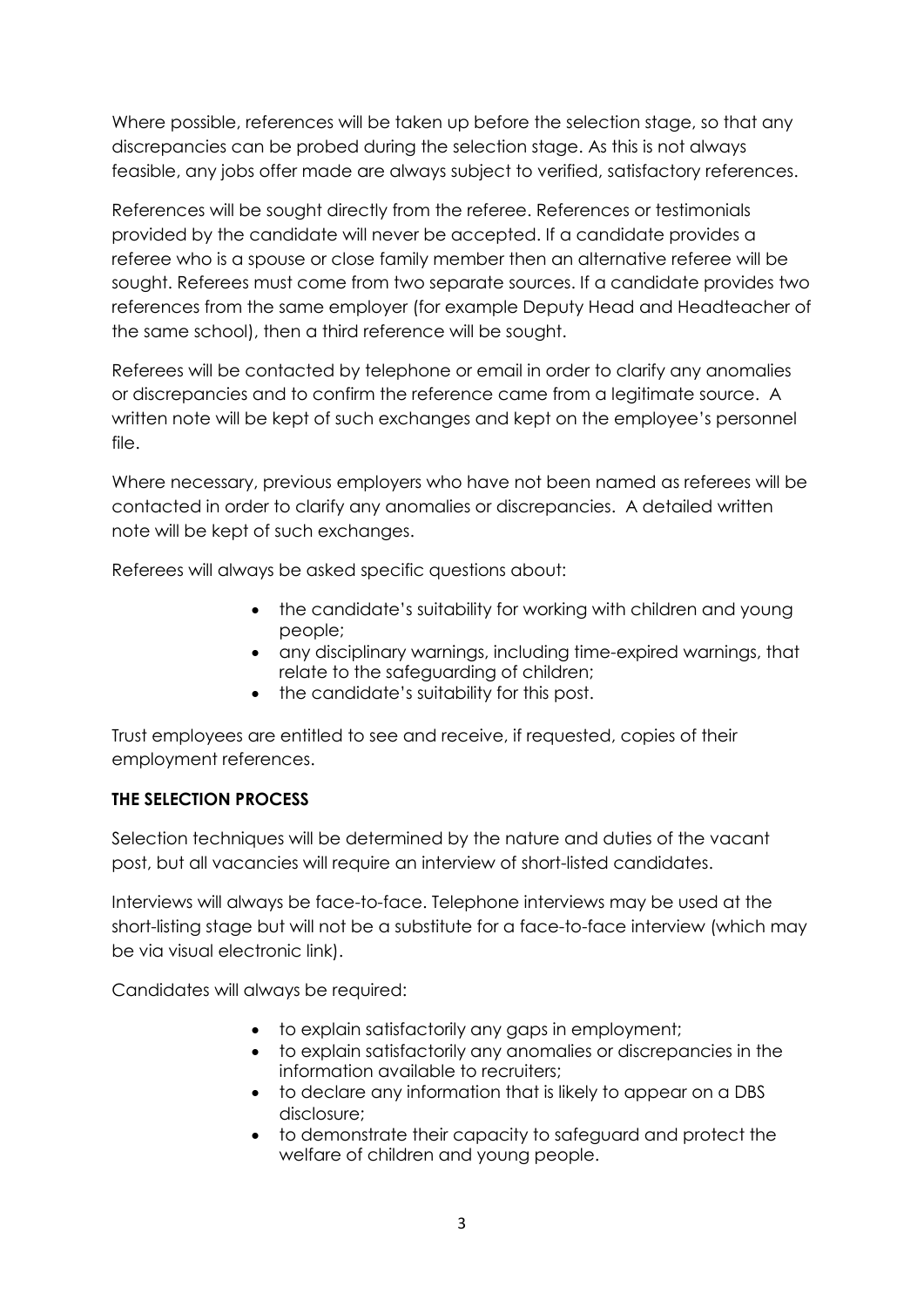There must always be a member of staff / governor / trustee on the interview panel that has completed Safer Recruitment Training in the last 24 months.

# **EMPLOYMENT CHECKS**

All successful applicants are required:

- to provide proof of identity
- to complete an enhanced DBS disclosure application and receive satisfactory clearance
- DFE number checked (where applicable)
- Overseas police/criminal checks including EEA Teacher Sanctions (where applicable)
- to provide actual certificates of qualifications
- to complete a confidential health questionnaire
- to provide proof of eligibility to live and work in the UK

### **INDUCTION**

All staff who are new to the Trust will receive induction training that will include the Academy's safeguarding policies and guidance on safe working practices. This is provided in the Staff Handbook.

Regular supervision meetings will be held during the first 3 months of employment between the new employee(s) and the appropriate manager(s).

It is the responsibility of Headteachers/line managers to ensure inductions are carried out.

# **SUPPLY STAFF**

All agencies are required to supply written confirmation of their vetting procedures confirming that all appropriate checks have been undertaken for any staff engaged on a supply contract.

Agency staff will be required to present in school, photo ID and a copy of their DBS on the first day of their engagement to confirm the school has undertaken identity checks.

# **ONGOING CHECKS**

Where employees are registered on the DBS Update service, this will be checked every 3 years. The Trust will update DBS checks every 3 years for those staff not on the update service.

#### **Single Central Record**

Each Academy in the Trust maintains a Single Central Record (SCR). This record is electronically stored on the Academy's Server (or suitable alternative in line with the Data Protection Policy and advice from ICT Consultants) and backed up securely.